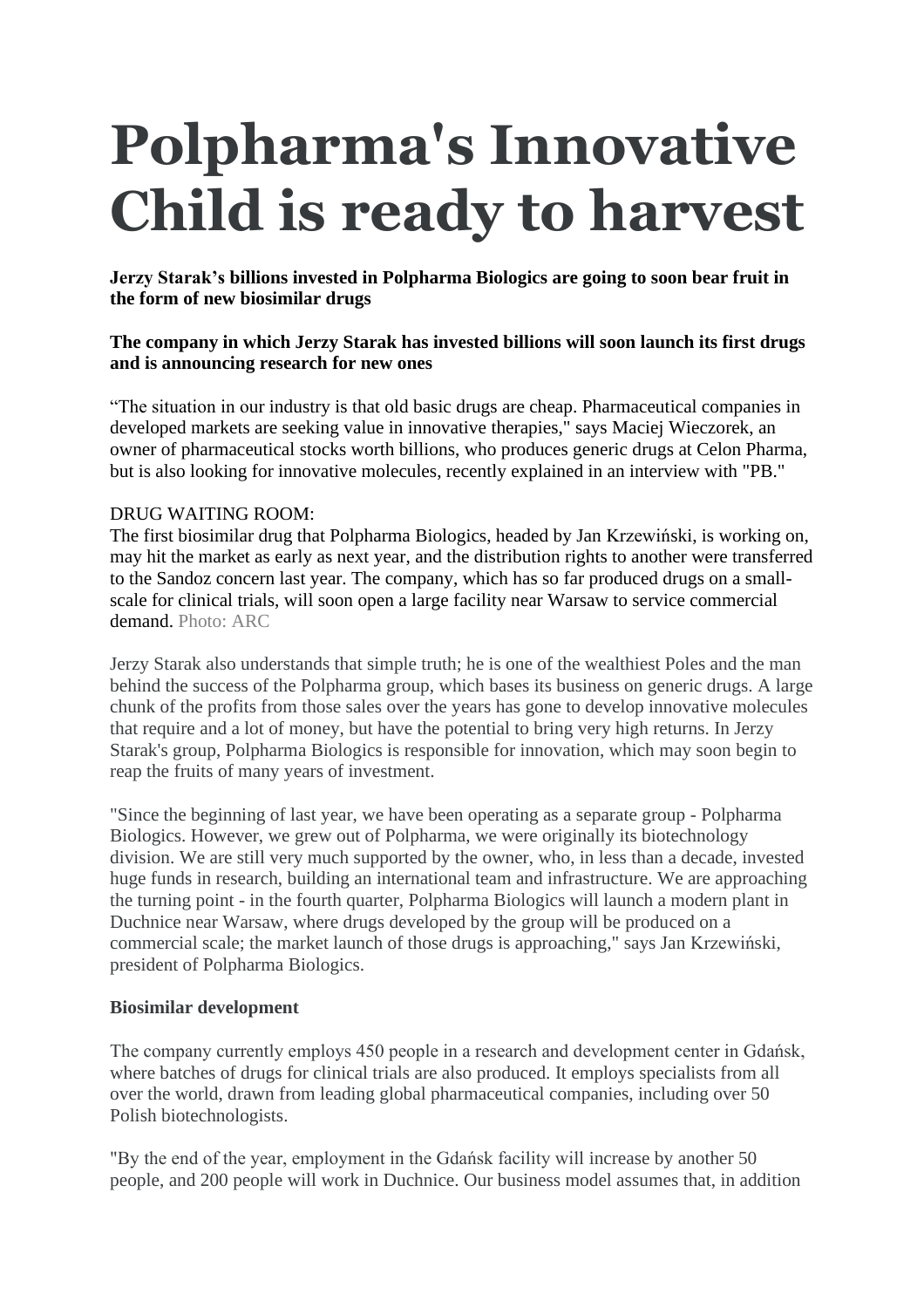to the production of drugs we developed, we will provide services for other pharmaceutical companies in the field of research, development and production of innovative molecules," says Jan Krzewiński.

In addition to Gdańsk and Duchnice, the group also has a location in Utrecht, the Netherlands, where 50 people from the company purchased by Jerzy Starak in 2016, work on cell lines, i.e. the first stage of creating new, innovative drugs. Initially, the exploratory arm of Polpharma was supposed to work on innovative molecules, but it was quickly decided that biosimilar molecules, i.e. molecules imitating the mechanism of advanced drugs, the patent protection of which is close to expiry, will be of equal importance. For Polish stock exchange investors, the best-known company dealing with biosimilars is Mabion, which - with problems - is working on introducing a drug biosimilar to rituximab from Roche, used, among others, in the treatment of lymphomas and rheumatoid arthritis.

"Currently, there is no company on the Polish market with scale comparable to ours and with a similar business model. We are able to handle new drugs from the cell line stage to largescale production. We are working on two innovative drugs, and there are currently seven molecules in our portfolio of biosimilar drugs. These are long-term and costly processes: work on a single project lasts 8-9 years on average and requires investments in excess of \$150 million to reach the commercialization phase," says Jan Krzewiński.

The company benefits mainly from the owner's funding, as well as from NCBR subsidies. He is not thinking of listing on the Warsaw Stock Exchange at the moment, but is looking for other financing options.

"In the next 6-12 months we want to build a broad consortium of banks and obtain debt financing for development," claims Jan Krzewiński.

### **Drug premiere**

The most advanced drug in the Polpharma Biologics portfolio is a product biosimilar to ranibizumab, known under the trade name Lucentis, developed in a joint-venture with a German partner, a subsidiary of Bioeq. It is a drug used in treating various eye diseases, developed by the American company Genentech, whose annual sales in the USA alone exceed \$2 billion. Polpharma Biologics holds half of the shares in a joint-venture, which is close to launching the product. How close?

"We do not want to discuss specific dates. As part of the joint venture, Polpharma Biologics will be responsible for the production of the drug in commercial quantities, among other things," says Jan Krzewiński.

Introducing a drug biosimilar to Lucentis to the market may be a matter of just several months. Bioeq has already completed clinical trials, signed a distribution agreement with the Coherus BioSciences group and is waiting for a registration application to be filed with the US FDA. Patent protection for Lucentis in the US expired in June of this year (two years before the expiry of the protection in the European Union), and Coherus has publicly announced that sale of the drug may begin next year. If this happens, the product to which Polpharma Biologics holds half the rights will be the first Lucentis biosimilar available on the market.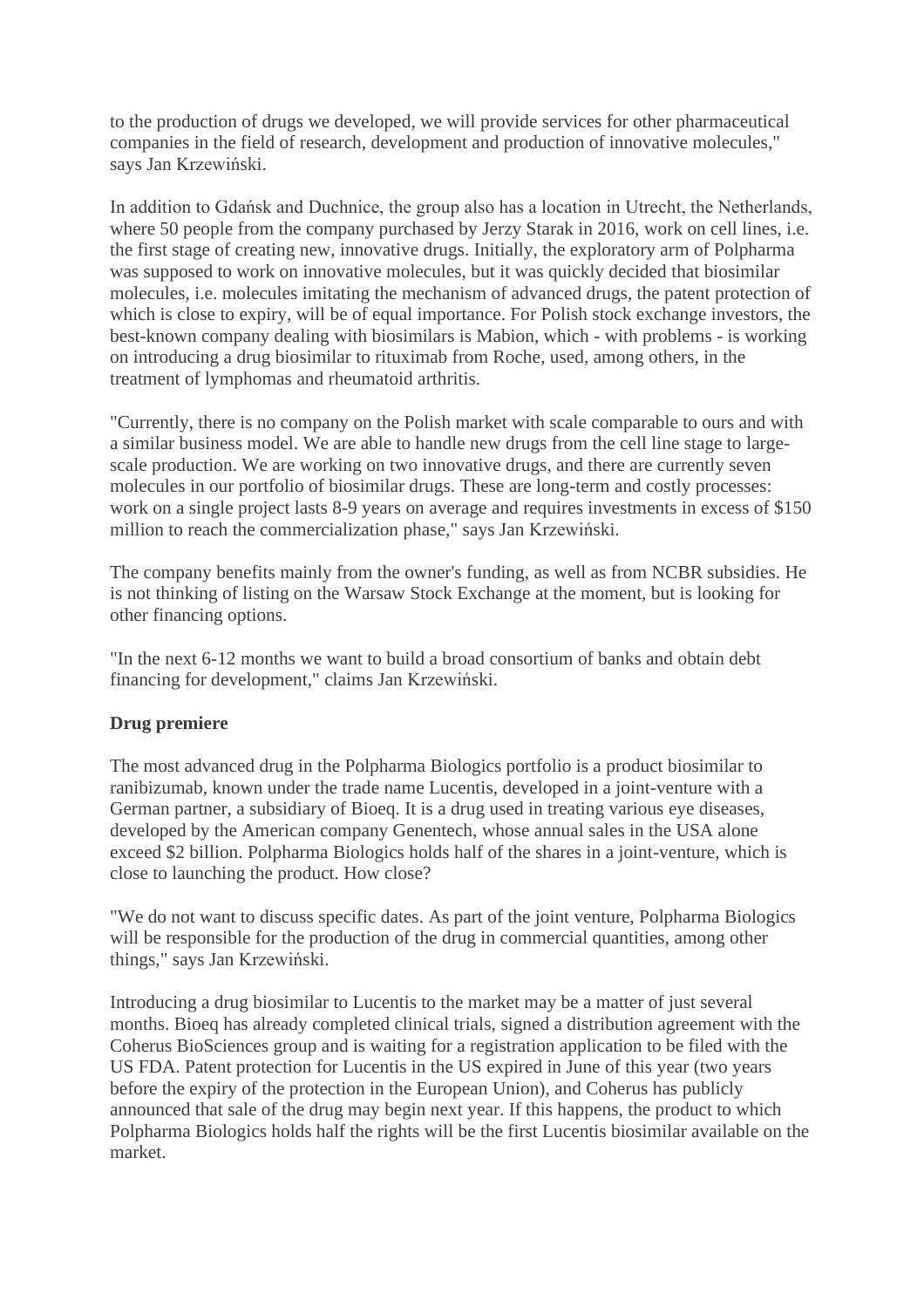"In the case of biosimilars it is of course best to be first; after the release of the equivalent to the reference product, prices of course drop, but their level will, we hope, allow for a good return on investment. When you are the third or fourth producer of a biosimilar drug, in order to gain any market position, the only option that remains is to very aggressively lower the price, even down to 10-20% of the original," says Jan Krzewiński.

#### **Pharmaceutical partnerships**

Work on a drug biosimilar to natalizumab, known under the trade name of Tysabri and used primarily in the treatment of multiple sclerosis, is also very advanced.

"We have completed the recruitment of patients for the third and final phase of clinical trials," says Jan Krzewiński.

Last year, Polpharma Biologics signed an agreement with Sandoz, which is part of the Swiss concern Novartis. As part of the agreement, Sandoz will handle the drug's global commercialization, while production will take place in Poland. The value of the transaction and the detailed contract terms were not disclosed, but when it was signed in September 2019, representatives of other Polish biotechnology companies had no doubts in discussions with "PB" that this was the largest transaction of its kind in the history of the Polish market, and the payment itself in advance from Sandoz "should be in the tens of millions of dollars."

"When signing this type of agreement, we want the partner to provide not just money. First of all, we look for know-how in the field of clinical development and regulation, as well as a global structure that allows for effective commercialization of the drug. Natalizumab, like ranibizumab, will also be produced in Poland," says Jan Krzewiński.

Other biosimilars in the Polpharma Biologics portfolio are less advanced - none of the molecules have yet been introduced into clinical trials. There are also two innovative molecules developed by the company in the preclinical phase; Polpharma Biologics does not yet specify what therapeutic targets they involve.

"We are not a public company, so we do not need to provide detailed information. We plan for one new drug to appear in our portfolio every other year," says Jan Krzewiński.

### **THE EXPERT'S VIEW**

#### **An innovative sector almost from scratch**

**JERZY STARAK**, Chairman of the Supervisory Board of Polpharma Group and Polpharma **Biologics** 

If anyone doubted the strategic nature of the pharmaceutical sector, I hope the pandemic dispelled that. A strong pharmaceutical industry is fundamental to state security. The industry and drug development rest on two pillars. One has been known for a long time, i.e. proven patents used to treat most of the key common diseases - and this is what we do at the Polpharma Group. The second pillar is development and the need to constantly invest in innovation, because all medicine is based on science and constantly finding new solutions. I see the future in biological medicines - that's why I invested in Polpharma Biologics. It is important to know that one of the largest such centers in Europe is located in Poland - it is